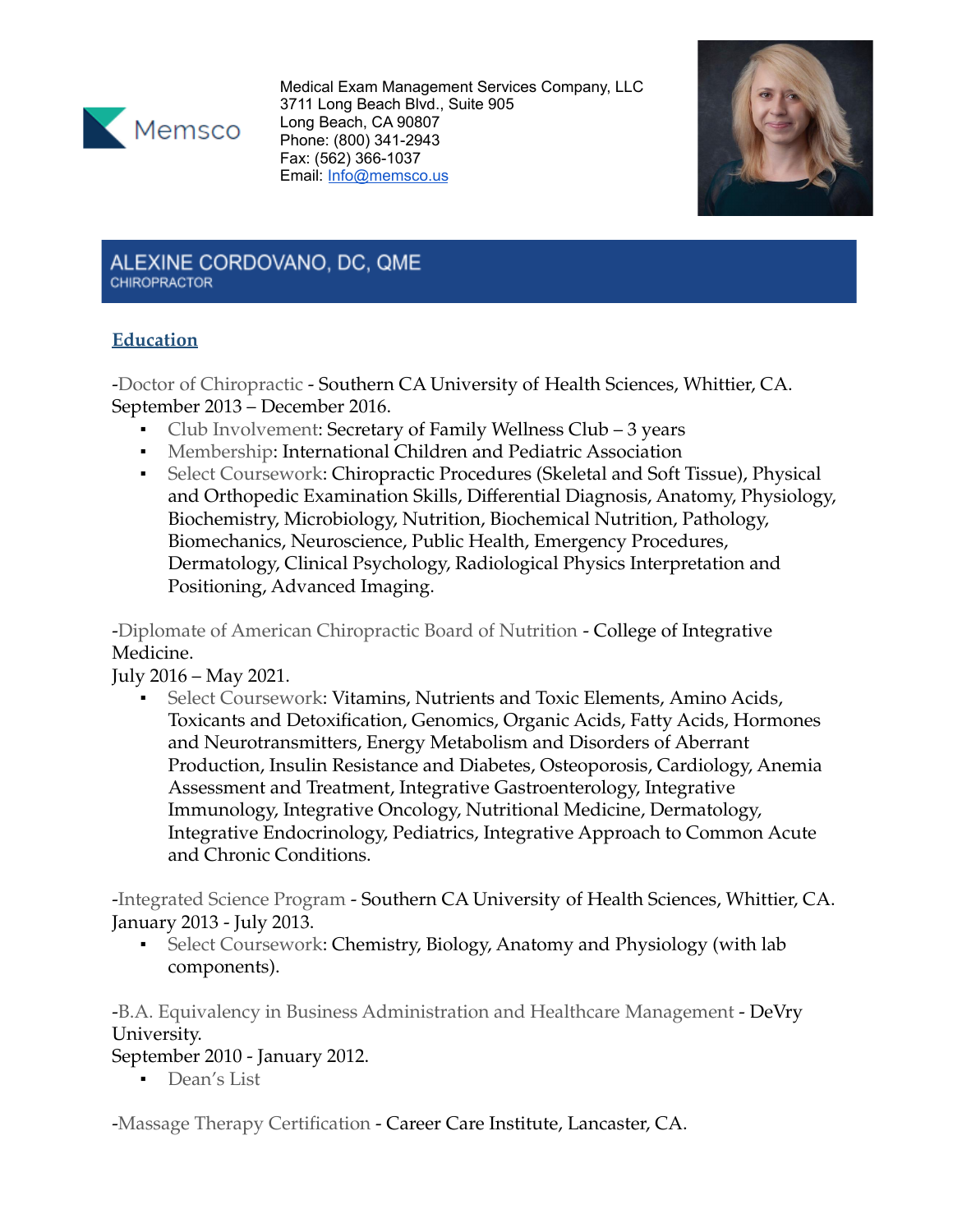#### May 2007 - February 2008.

Select Coursework: Swedish and Deep Tissue Massage, Hot Stones, Sports Massage, Pregnancy Massage, Hydrotherapy.

-A.A. Equivalency in Liberal Arts - Antelope Valley College, Lancaster, CA. September 2005 - May 2007; September 2012 - December 2012.

- Dean's List
- **•** Honor's Society

-High School Diploma and International Baccalaureate Program - Quartz Hill High School, Quartz Hill, CA. September 2002 - May 2006.

# **Internship Experience**

-Addie Klotz Student Health Center - CA State University at Northridge. January 2016 – December 2016.

- Supervising Clinician Robert Patterson D.C.
- Senior Intern August 2016 Present
- The Addie Klotz Health Center is a multi-disciplinary health center focused on highest levels of care for students and faculty to receive at minimal expense. The chiropractic practice utilizes the Diversified Chiropractic technique for treatment, performs physicals and complete patient exams, and co-manage the patients with other departments.

-Gelco Spine and Sport - Lancaster, CA.

June 2016 – December 2016.

- Supervising Clinician Craig Gelfound D.C.
- Gelco Spine and Sport is a multi-disciplinary office focused on chiropractic care and acupuncture. While the Supervising Clinician is a Sports Medicine Diplomate, the office focuses on every type of patient, using a Diversified Technique, Soft Tissue, and Rehabilitation to help the patient.

### -Venice Family Clinic - Venice, CA.

April 2016 – December 2016.

- Supervising Clinician Ted Papenhagen D.C.
- Venice Family Clinic is based on care for the economically underserved. Many of the patients have no income or insurance but still need care and can receive it at this location. This clinic has the interns perform full histories and physical exams and then perform treatment at the intern's discretion since few tools are available, but typically included soft tissue treatment and diversified adjusting.

-Dewald Chiropractic - Palmdale, CA.

January 2016 - May 2016.

▪ Supervising Clinician – Thomas Dewald D.C.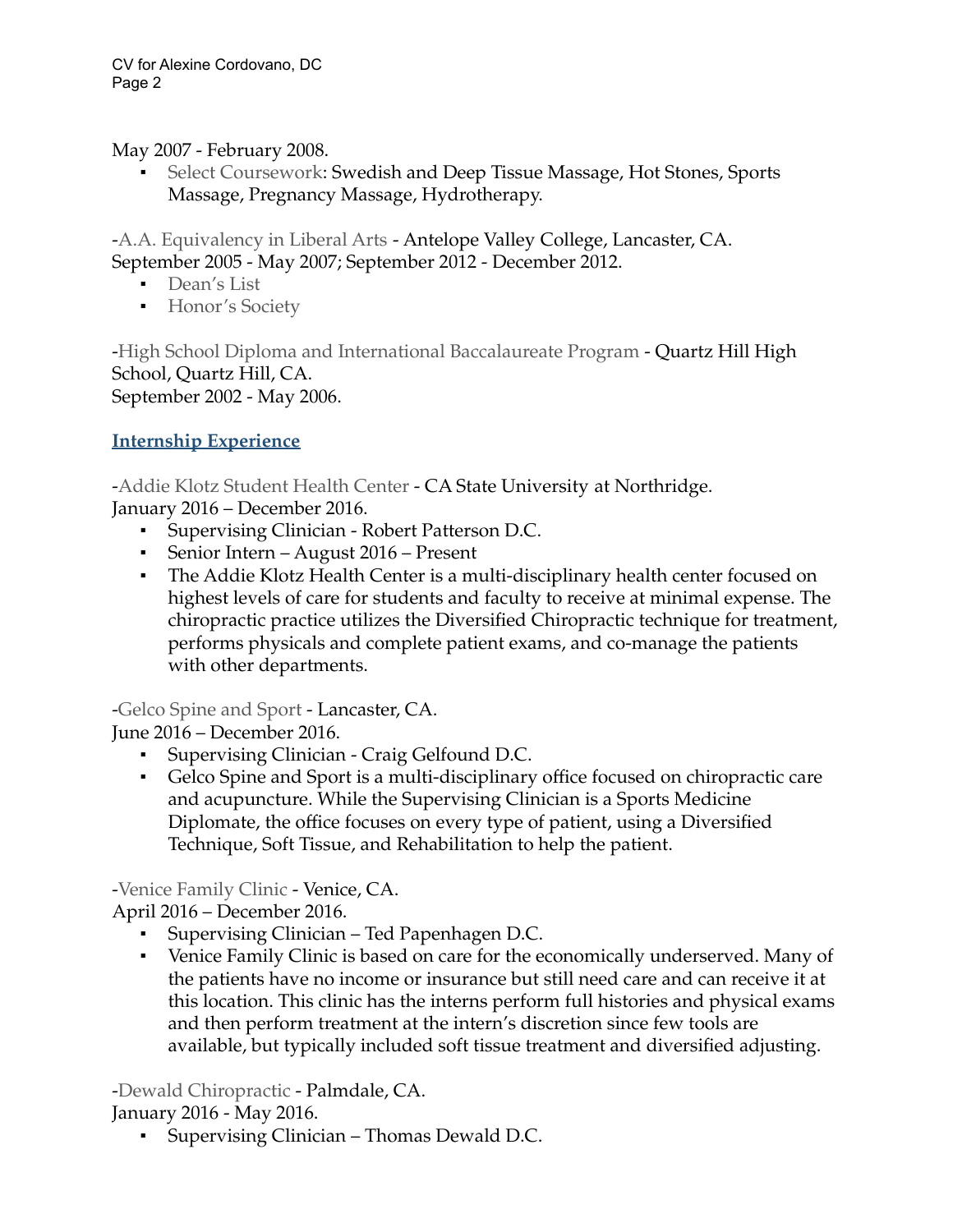▪ Dewald Chiropractic utilizes many soft tissue modalities, diversified adjusting, and some rehabilitative exercises. It is a high volume practice and the interns are responsible for performing histories, physical exams, and adjustments.

-Whittier Health Center - Southern CA University of Health Sciences, Whittier, CA. August 2015 - December 2015.

- Supervising Clinician Kevin Glenn D.C.
- Whittier Health Center is associated with the chiropractic college and is a multidisciplinary practice in that it offers acupuncture as well as chiropractic care and the subspecialties involved, such as Sports Medicine, Radiology, and Spine Care. The intern's responsibilities included performing histories, examinations, treatment of the patient and diversified adjusting.

# **Employment Experience**

-Doctor of Chiropractic – Owner and Chiropractor at Cordovano Chiropractic; Lancaster & Tehachapi, CA – 2017 to Present.

▪ Licensed Chiropractor performing exams, treatments (passive and active care, soft tissue work [post isometric relaxation, tripper point release technique, manual therapy], rehabilitative exercises) and adjustments, sports physicals, FMCSA physicals, drug testing, qualified medical exams.

-Associate Faculty – Southern CA University of Health Sciences; Whittier, CA – 2018 to January 2020.

- Undergraduate Program
	- o Integrative Healthcare (IH451) Lead Instructor
	- o Biology 1 (BIO111) Lecture & Lab Lead Instructor
	- o Biology 2 (BIO116) Lecture & Lab Lead Instructor
- Physician's Assistant Program
	- o Introduction to Physical Assessment 2 Assistant Instructor
- Doctor of Chiropractic Program
	- o Neuromusculoskeletal Assessment Assistant Instructor

-Massage Therapist & Chiropractic Assistant - Dewald Chiropractic; Palmdale, CA - 2012 - 2013.

▪ Licensed Massage Therapist and Assistant to the Chiropractor, primarily performing examinations, soft tissue, passive and active modalities for patient care. Also performed scheduling and insurance billing.

-Receptionist and Front Office Lead - Zdenek Eye Institute; Reseda, CA - 2009 - 2012.

Receptionist for an Ophthalmology office and front office lead. Answered phones, controlled patient scheduling, insurance billing.

-Massage Therapist - Holistic Healing and Massage Therapy; Lancaster, CA - 2008-2009.